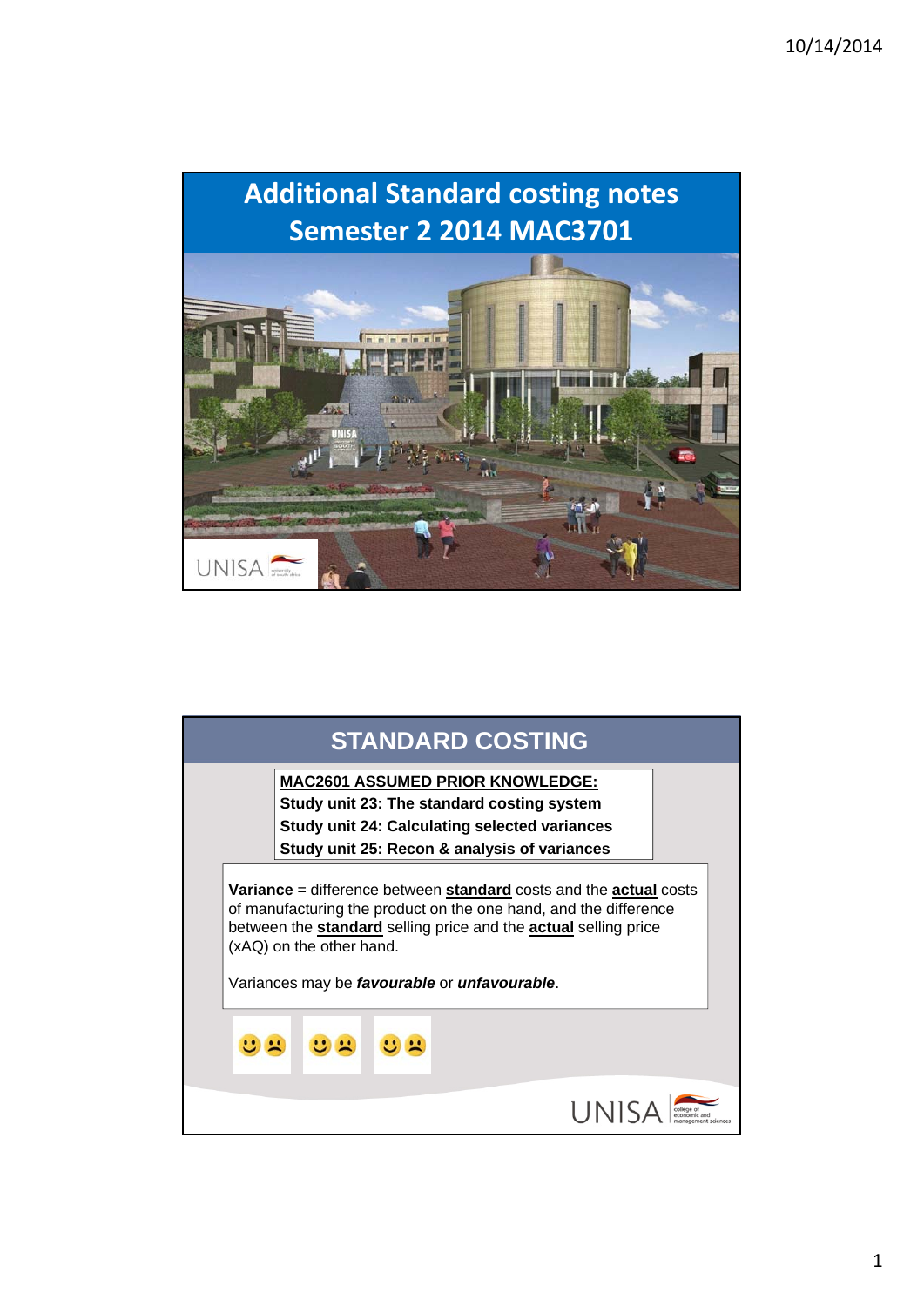| <b>STANDARD COSTING</b>                                                                                             |
|---------------------------------------------------------------------------------------------------------------------|
| <b>Variances for MAC2601:</b><br>*Direct material                                                                   |
| <b>OTotal variance: @ Material purchase price variance: @ Material quantity/usage variance</b>                      |
| *Direct labour                                                                                                      |
| <b>OTotal variance: @ Labour rate/tariff variance:</b><br><b>3</b> Labour efficiency variance                       |
| <b>Manufacturing overheads:</b>                                                                                     |
| *Variable manufacturing overheads - Variable with labour hours worked                                               |
| <b>3</b> Overhead efficiency variance<br><b>OTotal variance: @ Overhead rate variance:</b>                          |
| *Variable manufacturing overheads - Variable with units produced                                                    |
| <b>OTotal variance: @ Overhead rate variance:</b><br><b>3</b> Overhead efficiency variance                          |
| <b>*Fixed (period) overheads</b> – (absorption costing approach not covered in MAC2601)                             |
| 2 expenditure variance                                                                                              |
| In Mac2601 you assume budgeted volume sold<br>$=$ actual volume sold $=$ zero volume variances                      |
| *Variable sales and distribution overheads<br><b>3</b> Volume variance<br>O Total variance; 2 expenditure variance; |
|                                                                                                                     |
| *Sales<br>In MAC2601, only one product<br>2 Sales price variance<br>manufactured and sold                           |
|                                                                                                                     |

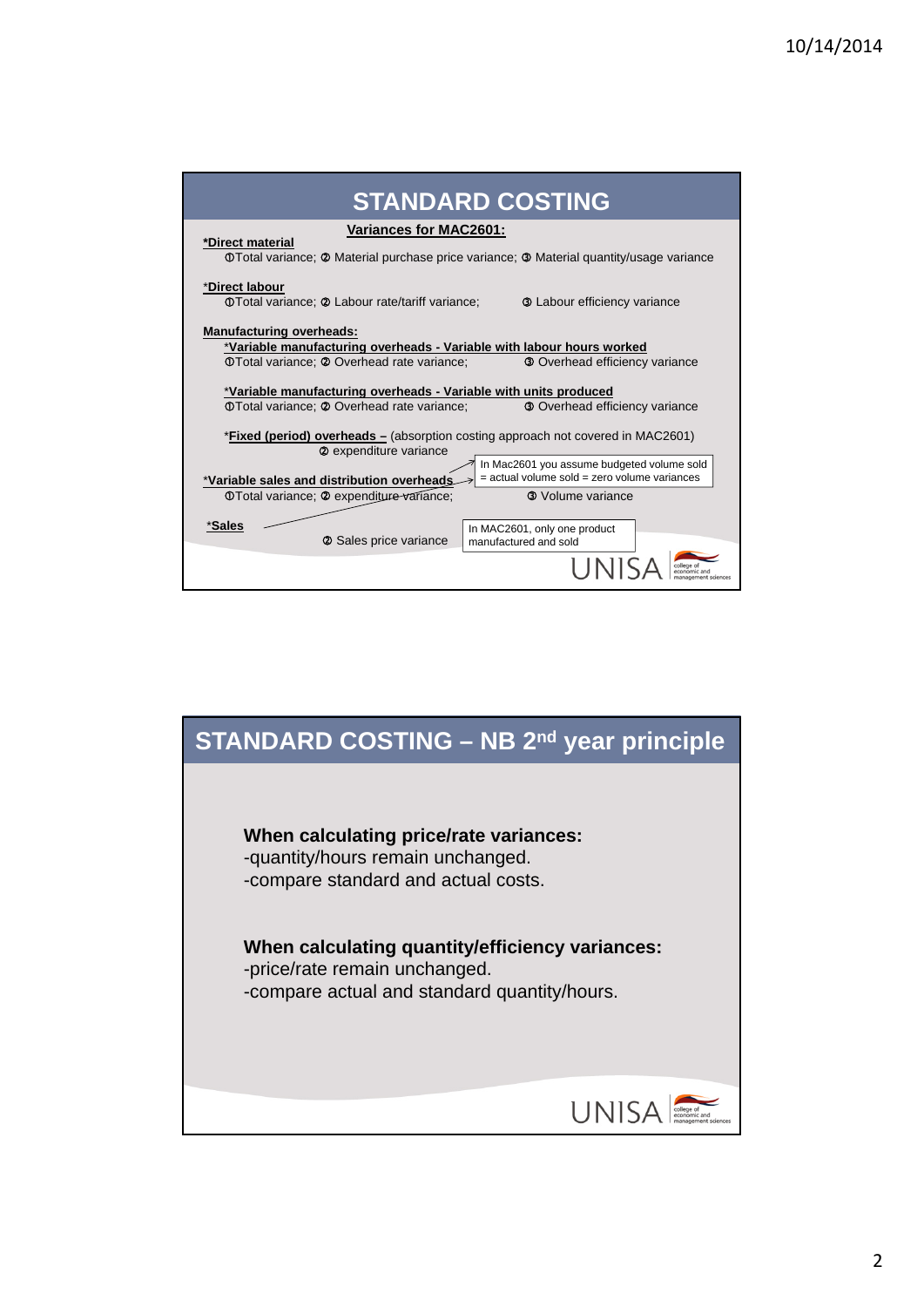

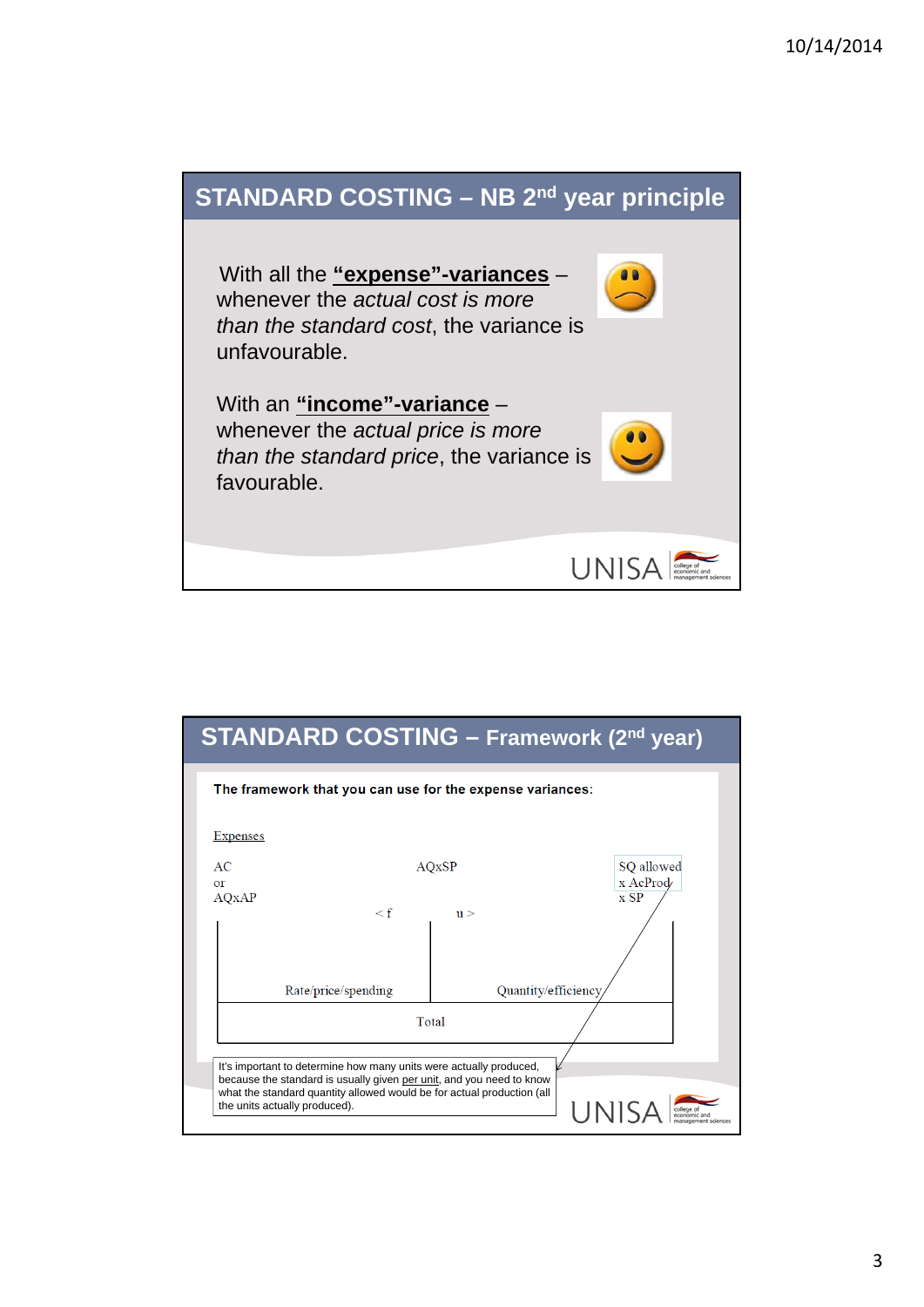

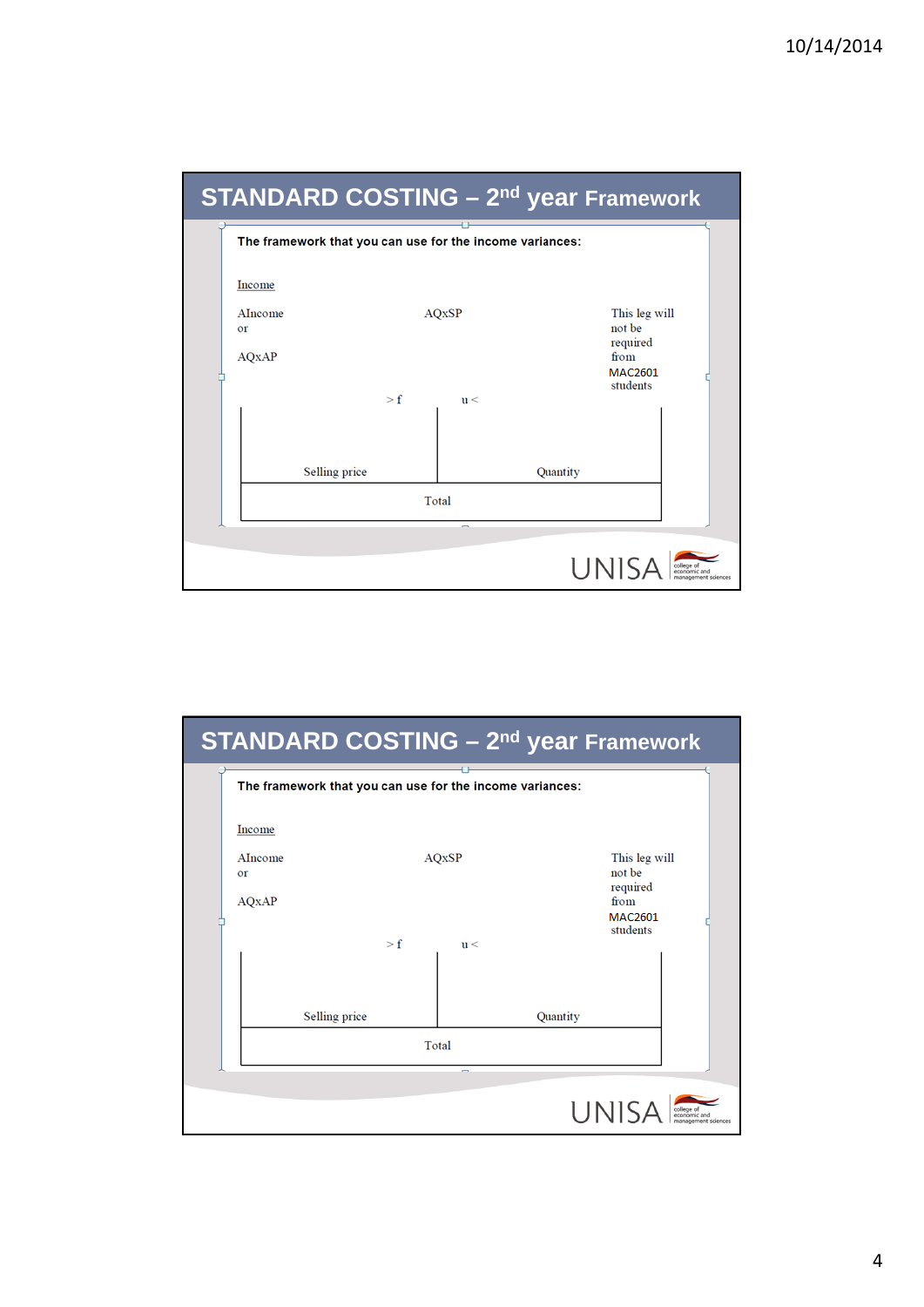

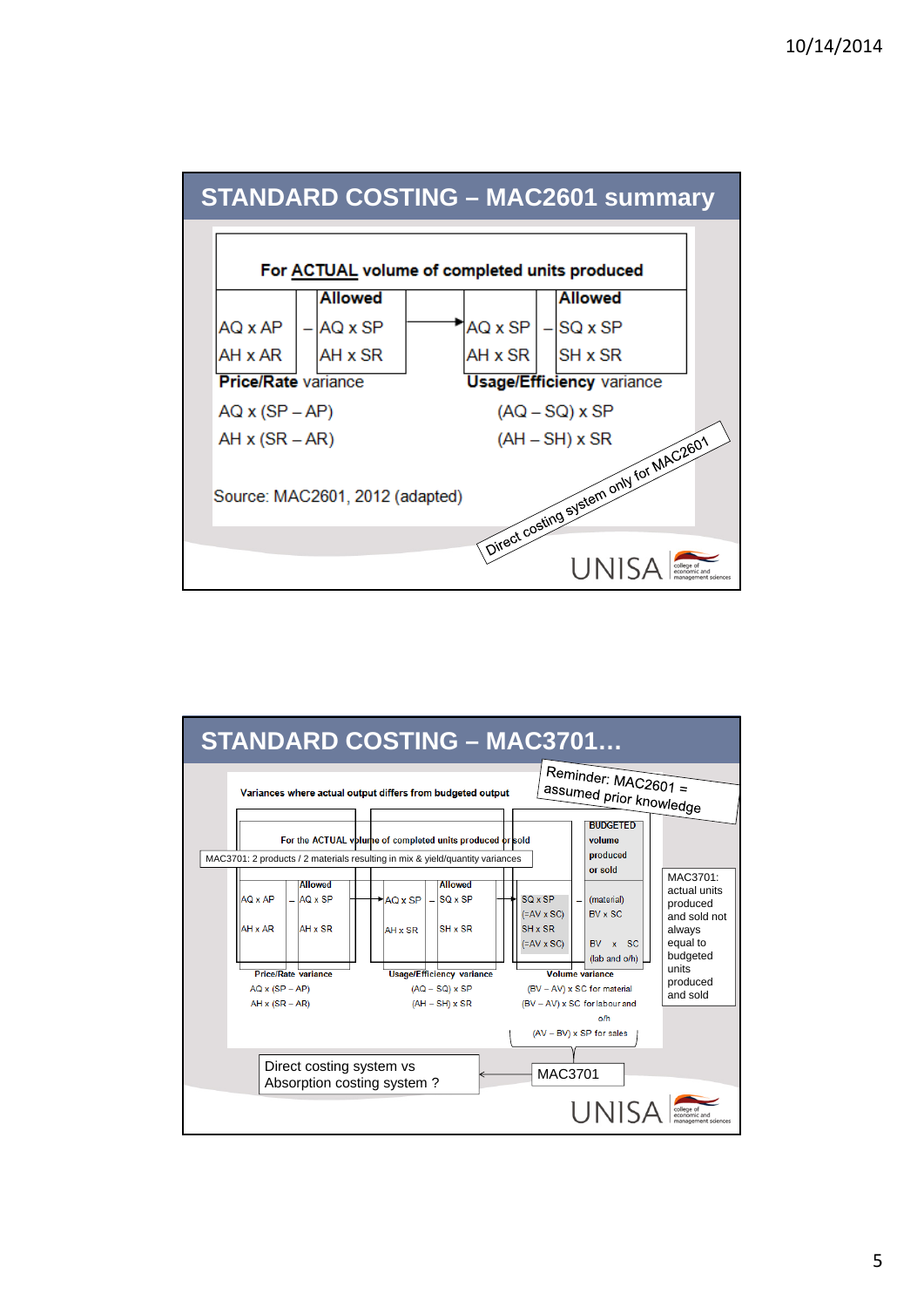

|           | <b>STANDARD COSTING - MAC3701</b>                                                                                     |                       |          |              |              |  |
|-----------|-----------------------------------------------------------------------------------------------------------------------|-----------------------|----------|--------------|--------------|--|
|           | Material mix variance = (actual quantity used in standard mix proportions - actual<br>quantity used) x standard price |                       |          |              |              |  |
|           | Actual usage in                                                                                                       | Actual                | Standard | Mix variance |              |  |
|           | standard mix                                                                                                          | usage in              | price    | R            |              |  |
|           | proportions                                                                                                           | actual<br>proportions |          |              |              |  |
|           | $\mathbf{0} \times$ $\mathbf{r}$<br>$\circ$                                                                           |                       | R        |              |              |  |
|           | $\overline{0}$ x $\overline{1}$<br>$\circ$                                                                            |                       | R        |              |              |  |
|           | <b>① Total number of kilogram issued to production</b>                                                                |                       |          |              |              |  |
|           | $\oslash$ Ratio of kg required for 1 unit in standard mix = x kg + y kg and ratios x/(x + y) or y/(x + y)             |                       |          |              |              |  |
| variance. | In MAC3701, we use the actual quantity of material used in our calculation of the material mix                        |                       |          |              |              |  |
|           |                                                                                                                       |                       |          |              | <b>UNISA</b> |  |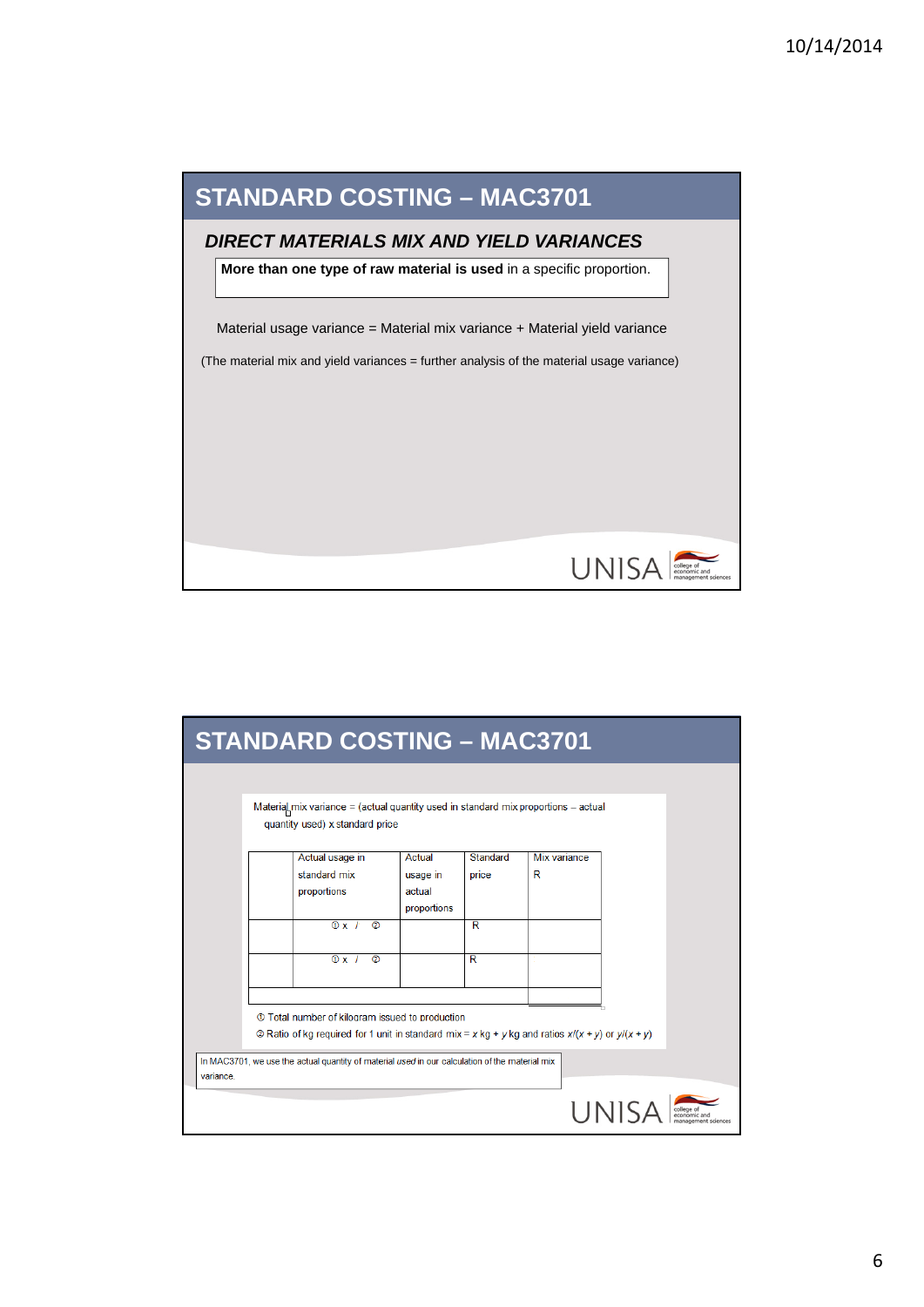| <b>STANDARD COSTING - MAC3701</b> |                                                                                                                                                   |                                  |                   |                       |              |  |
|-----------------------------------|---------------------------------------------------------------------------------------------------------------------------------------------------|----------------------------------|-------------------|-----------------------|--------------|--|
|                                   | п<br>Material yield variance = (actual yield - standard yield from actual input of material) x                                                    |                                  |                   |                       |              |  |
|                                   |                                                                                                                                                   | standard cost per unit of output |                   |                       |              |  |
|                                   | Input allowed for                                                                                                                                 | <b>Actual</b>                    | Difference at     | <b>Yield variance</b> |              |  |
|                                   | actual output (Input<br>allowed for actual                                                                                                        | usage in<br>standard             | standard<br>price | R                     |              |  |
|                                   | yield)                                                                                                                                            | mix                              |                   |                       |              |  |
|                                   |                                                                                                                                                   | proportions                      |                   |                       |              |  |
|                                   | $x$ $kg =$                                                                                                                                        | $\circledcirc$<br>$^{\circ}$     | xR<br>xR          |                       |              |  |
|                                   | $x$ $kg =$                                                                                                                                        |                                  | C                 |                       |              |  |
|                                   |                                                                                                                                                   |                                  |                   |                       |              |  |
| Note:                             |                                                                                                                                                   |                                  |                   |                       |              |  |
|                                   | It is very important that you use the <b>input allowed for actual output</b> in your calculation above.<br>The output is also called the "yield". |                                  |                   |                       |              |  |
|                                   |                                                                                                                                                   |                                  |                   |                       |              |  |
|                                   | 3 We have already arrived at these numbers in our material mix variance calculations.                                                             |                                  |                   |                       |              |  |
|                                   |                                                                                                                                                   |                                  |                   |                       |              |  |
|                                   |                                                                                                                                                   |                                  |                   |                       |              |  |
|                                   |                                                                                                                                                   |                                  |                   |                       | <b>UNISA</b> |  |

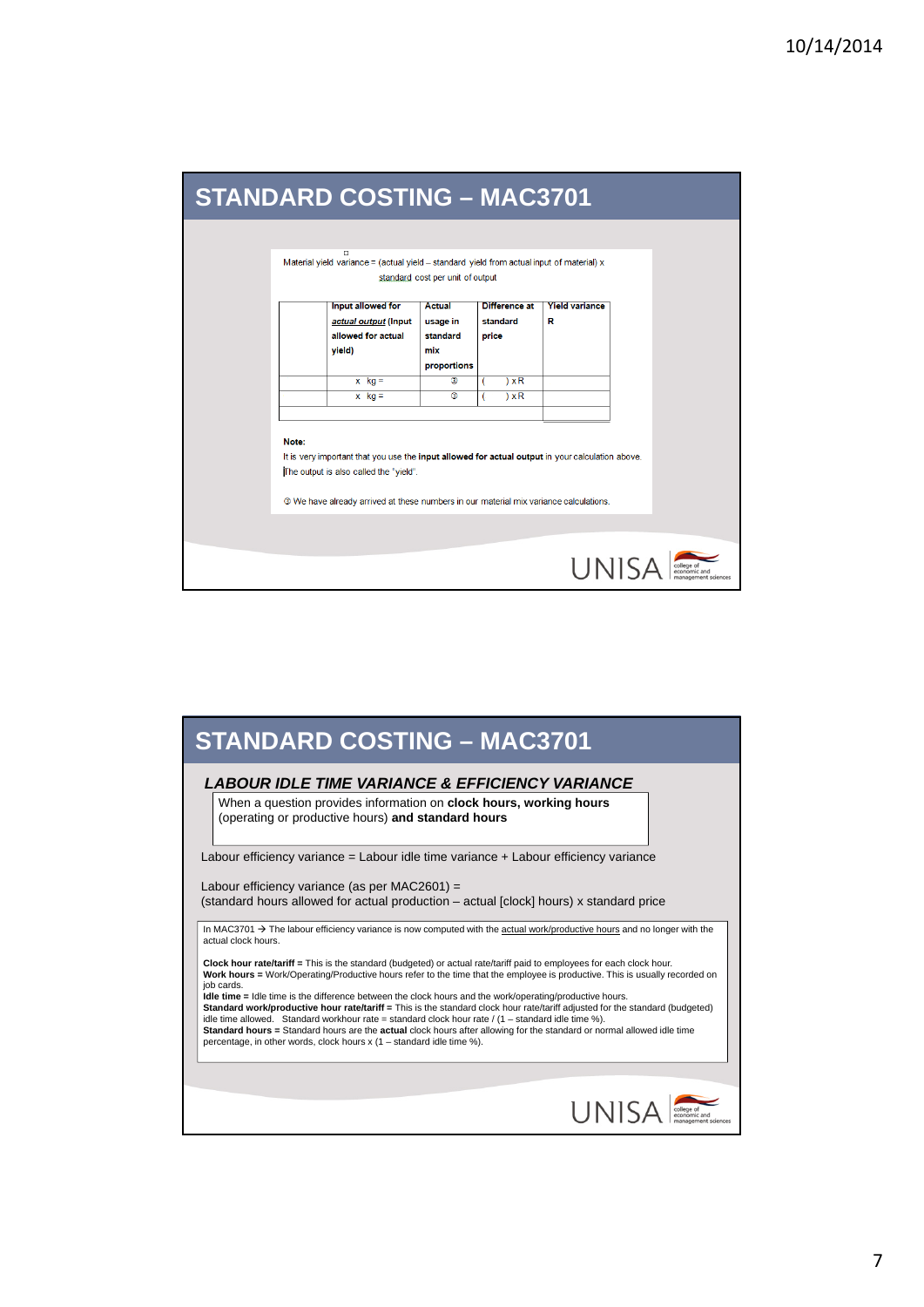|                            | <b>STANDARD COSTING - MAC3701</b>                                                                                                    |
|----------------------------|--------------------------------------------------------------------------------------------------------------------------------------|
|                            | <b>LABOUR IDLE TIME VARIANCE &amp; EFFICIENCY VARIANCE</b>                                                                           |
|                            |                                                                                                                                      |
|                            | Idle time variance = (actual productive hours $-$ standard hours $\circled{)}$ ) x standard work hour rate $\circled{)}$             |
| $\circ$                    | Standard hours = actual clock hours $x(1 - \text{allowed idle time }\%)$                                                             |
| $\circ$                    | Standard work hour rate = standard clock hour rate / $(1 -$ standard idle time %).                                                   |
|                            | Note: Remember that the "standard hours" in the idle time variance refer to the<br>standard work hours allowed for actual production |
|                            |                                                                                                                                      |
| <b>Efficiency variance</b> | = (standard quantity of labour hours for actual production - actual labour<br>hours) x standard work hour rate                       |
|                            |                                                                                                                                      |
|                            | <b>UNIS</b>                                                                                                                          |

| <b>STANDARD COSTING - MAC3701</b>                                                                                                                                                                                                                                                                                                                                                                      |
|--------------------------------------------------------------------------------------------------------------------------------------------------------------------------------------------------------------------------------------------------------------------------------------------------------------------------------------------------------------------------------------------------------|
| SALES VARIANCES IN A DIRECT COSTING SYSTEM:                                                                                                                                                                                                                                                                                                                                                            |
| Sales variances arising when one type of product is manufactured and sold:                                                                                                                                                                                                                                                                                                                             |
| <b>Total sales variance = Sales price variance + sales volume contribution variance</b>                                                                                                                                                                                                                                                                                                                |
| Total sales variance = (actual sales revenue - standard variable COS for actual sales<br>volume) - budgeted contribution                                                                                                                                                                                                                                                                               |
| Sales price variance<br>= (Actual selling price – standard selling price) x Actual sales volume                                                                                                                                                                                                                                                                                                        |
| *Take note: Sales margin price variance = sales price variance. This is because the standard variable cost<br>cancels out in the formula for the sales margin price variance: [(Actual selling price $-$ standard variable cost) –<br>(Standard selling price - standard variable cost)] x Actual sales volume. Therefore, stick with just a sales price<br>variance, to keep the calculations simple. |
| Sales volume <b>contribution</b> variance $=$ (Actual sales volume $-$ budgeted sales<br>volume) x standard contribution margin                                                                                                                                                                                                                                                                        |
| UNIS                                                                                                                                                                                                                                                                                                                                                                                                   |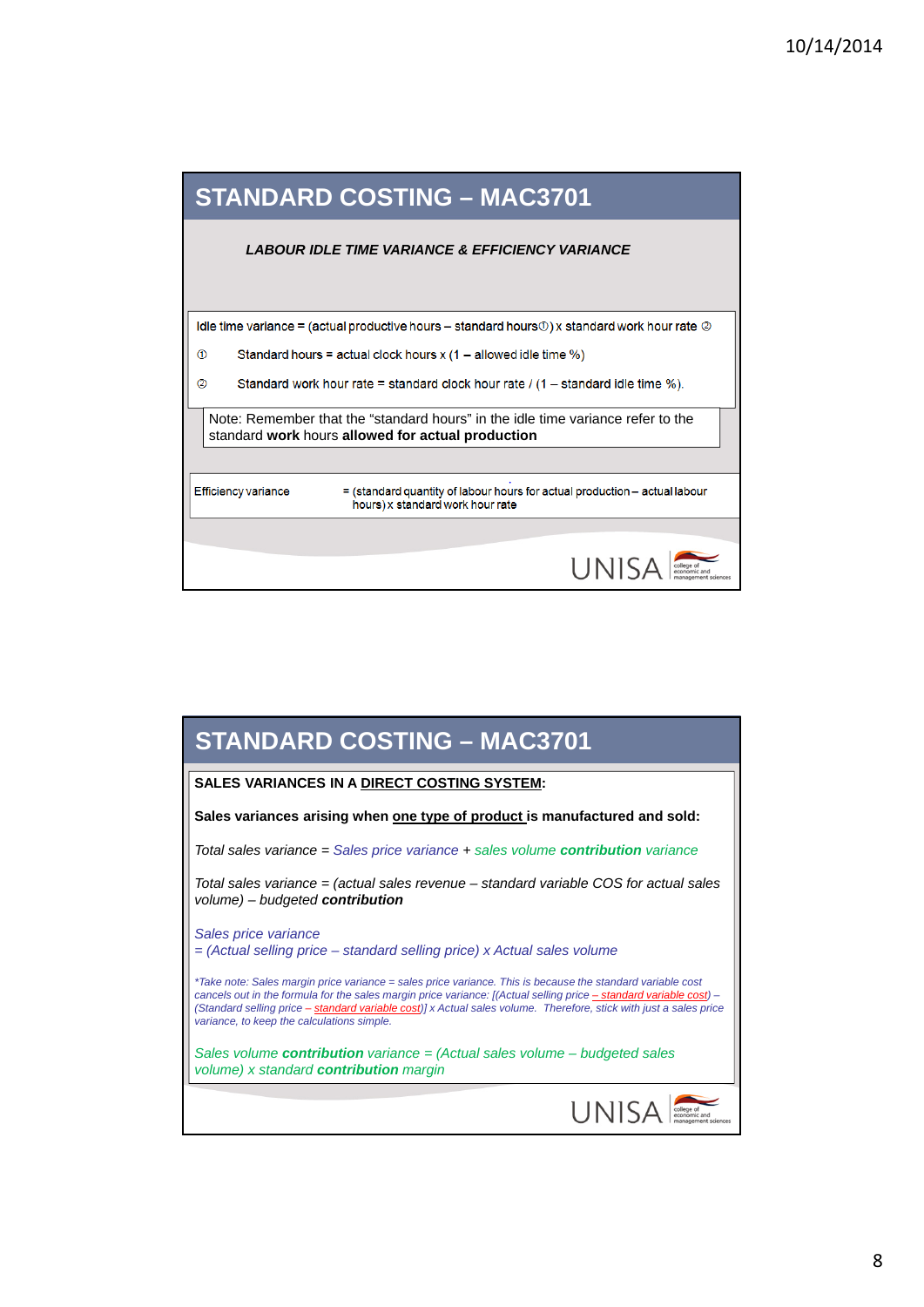

| <b>STANDARD COSTING - MAC3701</b>                                                                                                                 |
|---------------------------------------------------------------------------------------------------------------------------------------------------|
|                                                                                                                                                   |
| <b>SALES VARIANCES</b>                                                                                                                            |
| Where more than one type of product is manufactured and sold, the <b>sales volume</b><br>variance is subdivided into a mix and quantity variance. |
| Sales mix variance                                                                                                                                |
| Sales volume variance<br>$\le$ Sales quantity variance                                                                                            |
| (The mix variance is calculated in exactly the same way as the mix variance for materials.)                                                       |
| DIFFERENT TREATMENT FOR DIRECT COSTING SYSTEM & ABSORPTION COSTING<br><b>SYSTEM</b>                                                               |
|                                                                                                                                                   |
| UNIS,                                                                                                                                             |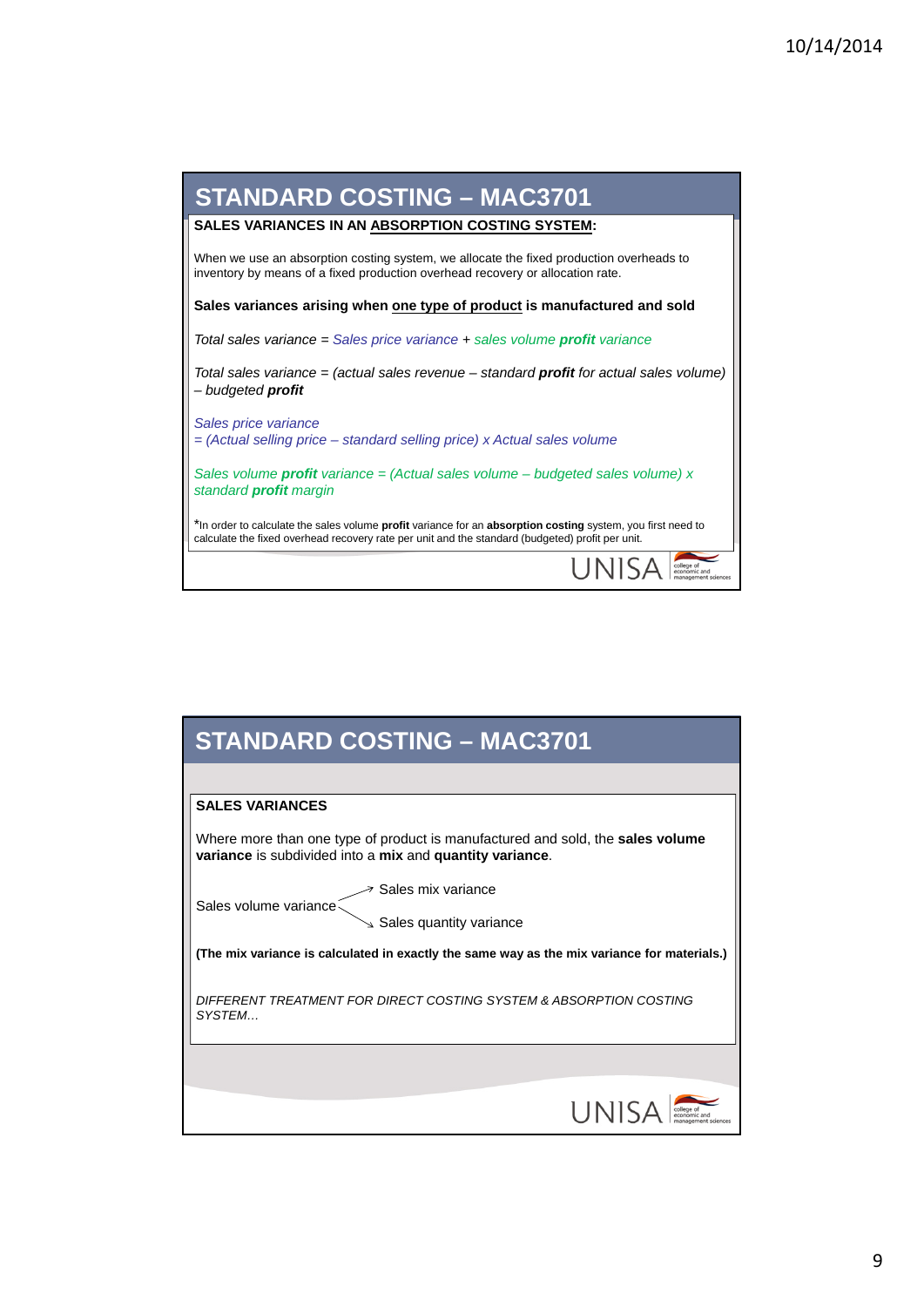|                                                          |                                                                                 |                                               |                                           | <b>STANDARD COSTING - MAC3701</b>                                                         |                                                            |
|----------------------------------------------------------|---------------------------------------------------------------------------------|-----------------------------------------------|-------------------------------------------|-------------------------------------------------------------------------------------------|------------------------------------------------------------|
|                                                          |                                                                                 | <b>DIRECT COSTING SYSTEM</b>                  |                                           |                                                                                           |                                                            |
| contribution per unit                                    |                                                                                 |                                               |                                           | Sales margin volume variance = (Actual sales volume $-$ budgeted sales volume) x standard |                                                            |
| <b>Product</b>                                           | <b>Actual</b><br>sales<br>volume<br>(units)                                     | <b>Budgeted</b><br>sales<br>volume<br>(units) | <b>Difference</b><br>in volume<br>(units) | <b>Standard</b><br>contribution<br>(R)                                                    | <b>Sales</b><br>margin/contribution<br>volume variance (R) |
|                                                          | $\bigcirc$                                                                      | (2)                                           | $(3) = (1) - (2)$                         | $\circled{4}$                                                                             | 3x0                                                        |
| X<br>$\overline{\mathsf{Y}}$                             |                                                                                 |                                               |                                           |                                                                                           |                                                            |
|                                                          |                                                                                 |                                               |                                           | <b>Total</b>                                                                              |                                                            |
| Standard contribution per unit<br>Standard selling price | Less: Std. variable costs per bag                                               |                                               |                                           | x<br>R                                                                                    | Y<br>R                                                     |
|                                                          | Std. variable production costs per unit<br>Std. variable selling costs per unit |                                               |                                           |                                                                                           |                                                            |
| Standard contribution per unit                           |                                                                                 |                                               |                                           |                                                                                           |                                                            |
|                                                          |                                                                                 |                                               |                                           |                                                                                           |                                                            |
|                                                          |                                                                                 |                                               |                                           |                                                                                           | <b>UNISA</b>                                               |

|                                |                                             | <b>STANDARD COSTING - MAC3701</b>                                      |                                           |                                                 |                                                                                                     |
|--------------------------------|---------------------------------------------|------------------------------------------------------------------------|-------------------------------------------|-------------------------------------------------|-----------------------------------------------------------------------------------------------------|
|                                |                                             | <b>DIRECT COSTING SYSTEM</b>                                           |                                           |                                                 |                                                                                                     |
| standard contribution per unit |                                             |                                                                        |                                           |                                                 | Sales margin mix variance = (Actual sales volume $-$ actual sales volume in budgeted proportions) x |
| <b>Product</b>                 | <b>Actual</b><br>sales<br>volume<br>(units) | <b>Actual sales</b><br>volume in<br>budgeted<br>proportions<br>(units) | <b>Difference</b><br>in volume<br>(units) | <b>Standard</b><br>contribution<br>(R per unit) | <b>Sales</b><br>margin/contribution<br>mix variance $(R)$                                           |
|                                | $\circledcirc$                              | $\circled{2}$                                                          | $(3) = (1) - (2)$                         | $\circledA$                                     | 9x0                                                                                                 |
| X                              |                                             |                                                                        |                                           |                                                 |                                                                                                     |
| Y                              |                                             |                                                                        |                                           |                                                 |                                                                                                     |
|                                |                                             |                                                                        |                                           | <b>Total</b>                                    |                                                                                                     |
|                                |                                             |                                                                        |                                           |                                                 |                                                                                                     |
|                                |                                             |                                                                        |                                           |                                                 | <b>UNISA</b>                                                                                        |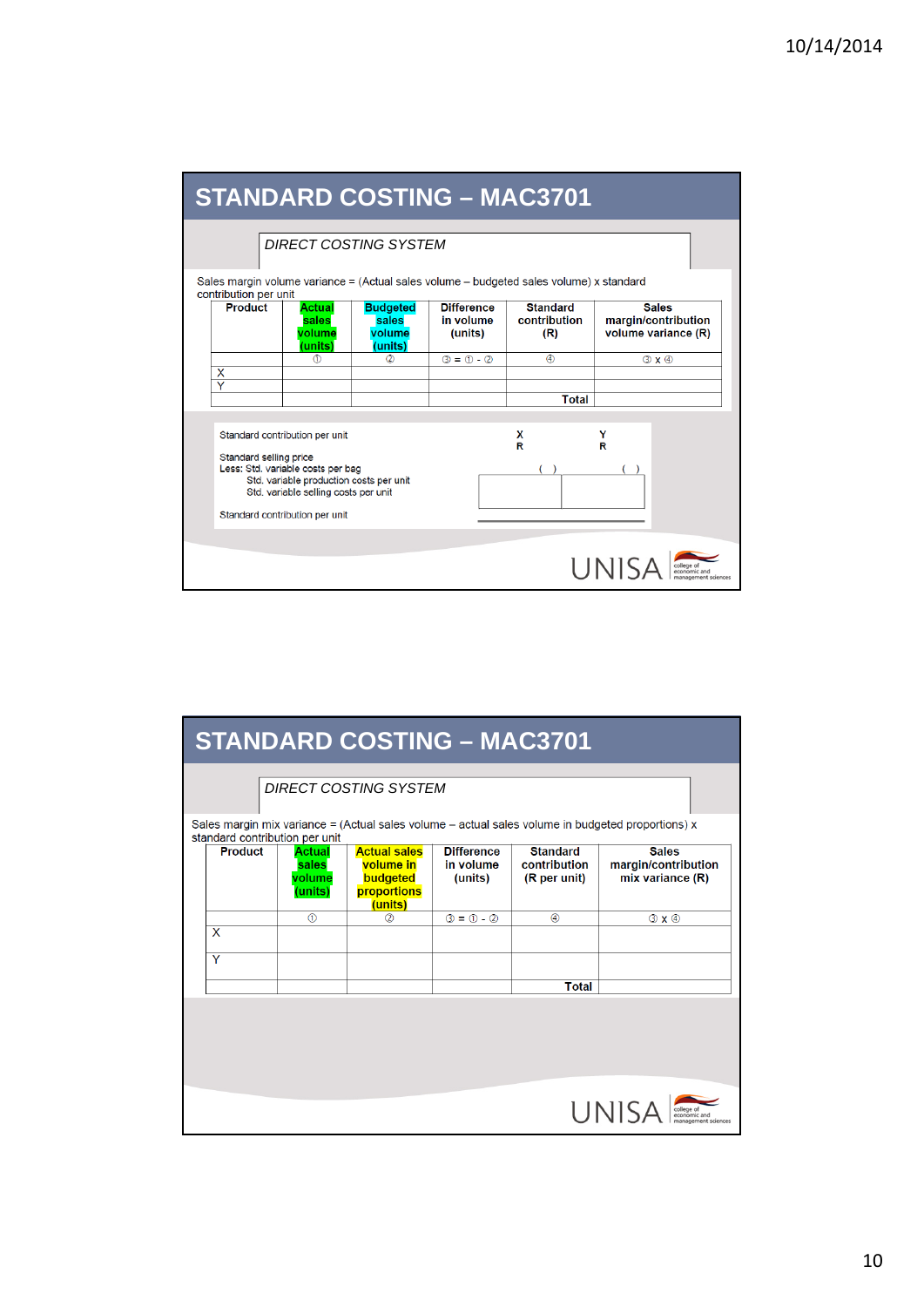|                | <b>STANDARD COSTING - MAC3701</b><br><b>DIRECT COSTING SYSTEM</b>      |                                               |                                           |                                                                                               |                                                         |
|----------------|------------------------------------------------------------------------|-----------------------------------------------|-------------------------------------------|-----------------------------------------------------------------------------------------------|---------------------------------------------------------|
|                | quantity) x standard contribution per unit                             |                                               |                                           | Sales margin quantity variance = (Actual sales volume in budgeted proportion – budgeted sales |                                                         |
| <b>Product</b> | <b>Actual sales</b><br>volume in<br>budgeted<br>proportions<br>(units) | <b>Budgeted</b><br>sales<br>volume<br>(units) | <b>Difference</b><br>in volume<br>(units) | <b>Standard</b><br>contribution<br>(R per unit)                                               | <b>Sales</b><br>margin/contribution<br>mix variance (R) |
| X              | $\overline{0}$                                                         | $\overline{a}$                                | $(3) = (1) - (2)$                         | 4                                                                                             | 3x0                                                     |
| Y              |                                                                        |                                               |                                           |                                                                                               |                                                         |
|                |                                                                        |                                               |                                           | <b>Total</b>                                                                                  |                                                         |
|                |                                                                        |                                               |                                           |                                                                                               |                                                         |
|                |                                                                        |                                               |                                           |                                                                                               |                                                         |
|                |                                                                        |                                               |                                           |                                                                                               | UNIS,                                                   |

|      |                                                                                                                                                                                                                                                                   |                                                                                 |                                            | <b>STANDARD COSTING - MAC3701</b>  |                                                                                                             |                                               |
|------|-------------------------------------------------------------------------------------------------------------------------------------------------------------------------------------------------------------------------------------------------------------------|---------------------------------------------------------------------------------|--------------------------------------------|------------------------------------|-------------------------------------------------------------------------------------------------------------|-----------------------------------------------|
|      |                                                                                                                                                                                                                                                                   |                                                                                 | ABSORPTION COSTING SYSTEM                  |                                    |                                                                                                             |                                               |
| unit |                                                                                                                                                                                                                                                                   |                                                                                 |                                            |                                    | Sales margin volume variance = (Actual sales volume – budgeted sales volume) x standard profit per          |                                               |
|      | <b>Product</b>                                                                                                                                                                                                                                                    | <b>Actual sales</b><br>volume<br>(units)                                        | <b>Budgeted</b><br>sales volume<br>(units) | Difference in<br>volume<br>(units) | <b>Standard</b><br>profit (R per<br>unit)                                                                   | <b>Sales margin</b><br>volume<br>variance (R) |
|      | X                                                                                                                                                                                                                                                                 | $\bigcirc$                                                                      | $\circled{2}$                              | $(3) = (1) - (2)$                  | $\circled{4}$                                                                                               | $(3) \times (4)$                              |
|      | $\overline{\mathsf{Y}}$                                                                                                                                                                                                                                           |                                                                                 |                                            |                                    | <b>Total</b>                                                                                                |                                               |
|      | Standard profit per unit<br>Standard selling price<br>Less: Std. variable costs per bag<br>Standard contribution per unit<br>Less: Std. fixed production overhead cost per unit*<br>Standard profit margin per unit<br>production overhead recovery rate per unit | Std. variable production costs per unit<br>Std. variable selling costs per unit |                                            | x<br>R                             | Y<br>R<br>*To calculate the standard fixed production overhead cost per unit we have to calculate the fixed |                                               |
|      |                                                                                                                                                                                                                                                                   |                                                                                 |                                            |                                    | <b>UNIS</b>                                                                                                 |                                               |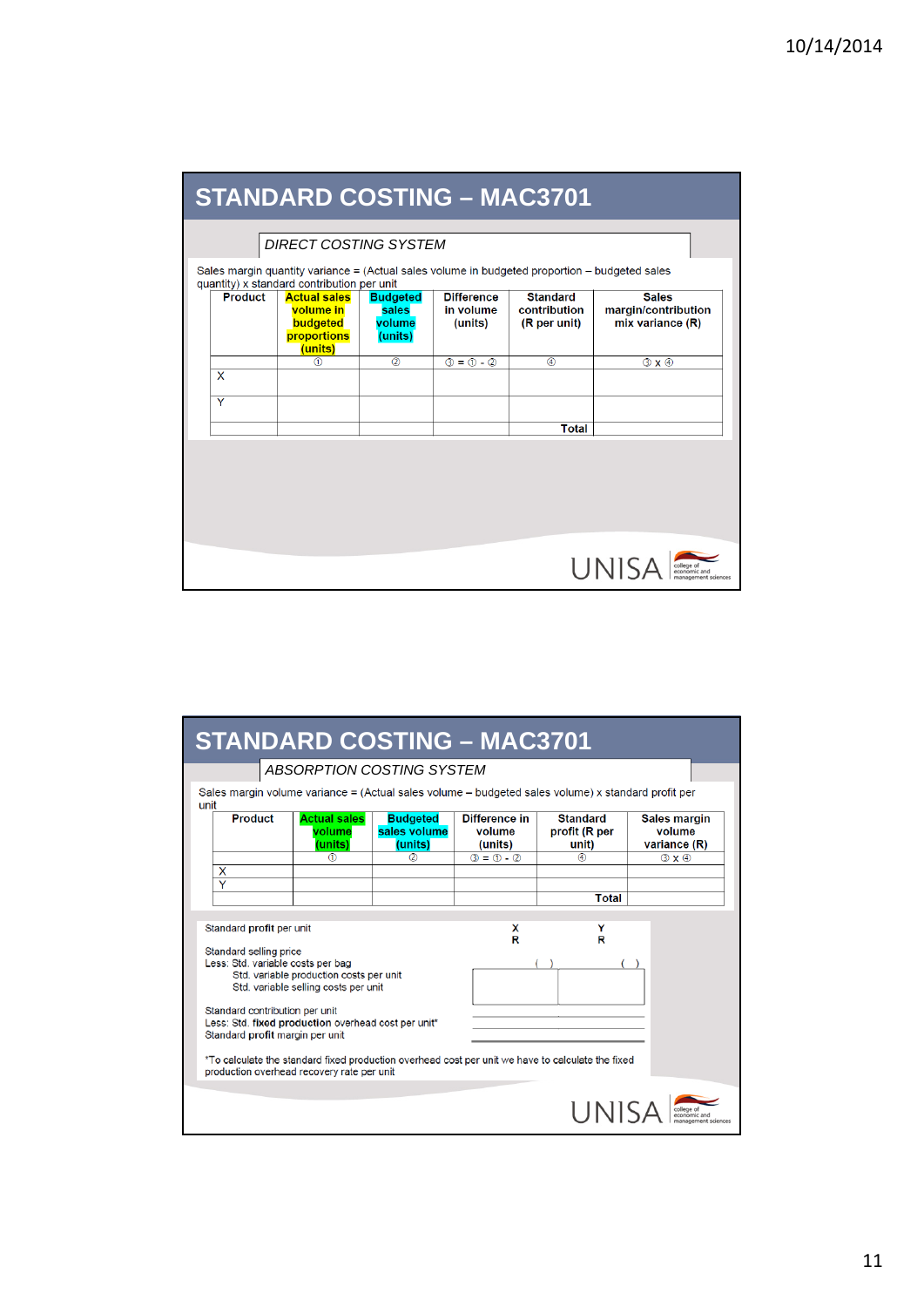| standard profit per unit<br>Product | <b>Actual sales</b><br>volume<br>(units) | <b>Actual sales</b><br>volume in<br>budgeted<br>proportions<br>(units) | Difference in<br>volume<br>(units) | <b>Standard</b><br>profit (R per<br>unit) | <b>Sales margin</b><br>mix variance<br>(R) |
|-------------------------------------|------------------------------------------|------------------------------------------------------------------------|------------------------------------|-------------------------------------------|--------------------------------------------|
|                                     | $\circ$                                  | $\circ$                                                                | $B = 0 - 2$                        | $\circled{a}$                             | $\circledcirc$ x $\circledcirc$            |
| $\overline{\mathsf{x}}$             |                                          |                                                                        |                                    |                                           |                                            |
| Ÿ                                   |                                          |                                                                        |                                    |                                           |                                            |
|                                     |                                          |                                                                        |                                    | <b>Total</b>                              |                                            |
|                                     |                                          |                                                                        |                                    |                                           |                                            |
|                                     |                                          |                                                                        |                                    |                                           |                                            |
|                                     |                                          |                                                                        |                                    |                                           |                                            |

| <b>STANDARD COSTING - MAC3701</b><br>ABSORPTION COSTING SYSTEM |                                                                        |                                            |                                    |                                                                                                                                                       |                                            |
|----------------------------------------------------------------|------------------------------------------------------------------------|--------------------------------------------|------------------------------------|-------------------------------------------------------------------------------------------------------------------------------------------------------|--------------------------------------------|
| x standard profit per unit<br><b>Product</b>                   | <b>Actual sales</b><br>volume in<br>budgeted<br>proportions<br>(units) | <b>Budgeted</b><br>sales volume<br>(units) | Difference in<br>volume<br>(units) | Sales margin quantity variance $=$ (Actual sales volume $-$ actual sales volume in budgeted proportions)<br><b>Standard</b><br>profit (R per<br>unit) | <b>Sales margin</b><br>mix variance<br>(R) |
| X                                                              | $^{\circ}$                                                             | $\circled{2}$                              | $(3) = (1) - (2)$                  | $\circled{4}$                                                                                                                                         | 3x0                                        |
| Y                                                              |                                                                        |                                            |                                    |                                                                                                                                                       |                                            |
|                                                                |                                                                        |                                            |                                    | <b>Total</b>                                                                                                                                          |                                            |
|                                                                |                                                                        |                                            |                                    |                                                                                                                                                       |                                            |
|                                                                |                                                                        |                                            |                                    | <b>UNISA</b>                                                                                                                                          |                                            |